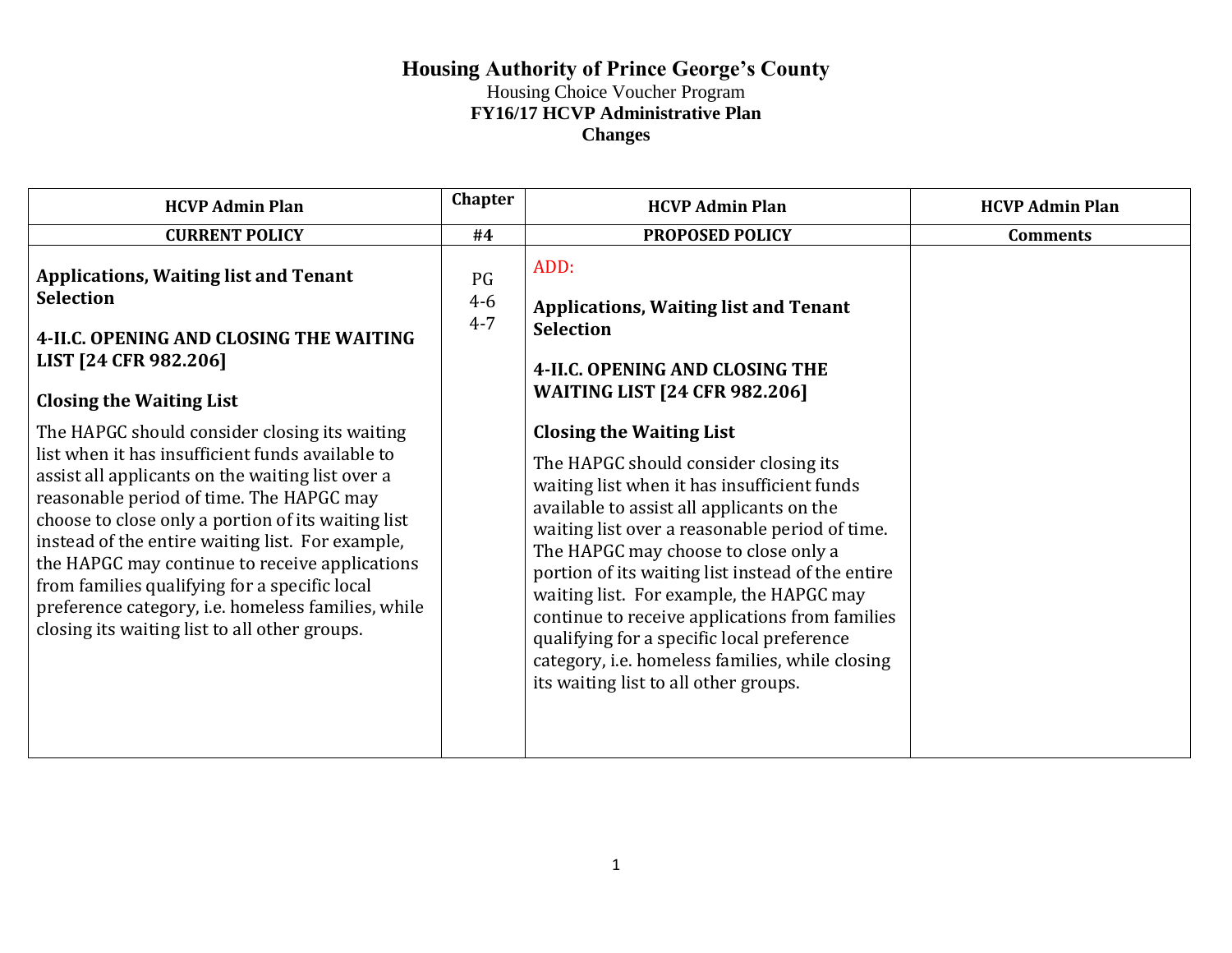| <b>HCVP Admin Plan</b>                                                                                                                                                                                                                                                                           | <b>Chapter</b> | <b>HCVP Admin Plan</b>                                                                                                                                                                                                                       | <b>HCVP Admin Plan</b> |
|--------------------------------------------------------------------------------------------------------------------------------------------------------------------------------------------------------------------------------------------------------------------------------------------------|----------------|----------------------------------------------------------------------------------------------------------------------------------------------------------------------------------------------------------------------------------------------|------------------------|
| <b>CURRENT POLICY</b>                                                                                                                                                                                                                                                                            | $\#$           | PROPOSED POLICY                                                                                                                                                                                                                              | <b>Comments</b>        |
| <b>HAPGC Policy</b>                                                                                                                                                                                                                                                                              | Cont.          | <b>HAPGC Policy</b>                                                                                                                                                                                                                          |                        |
| The HAPGC will close the waiting list when the<br>wait reaches 48 months of applicants. The HAPGC<br>may open the waiting list for families that have a<br>specific local preference.<br>Where the PHA has particular preferences or                                                             |                | The HAPGC will close the waiting list<br>when the wait reaches 48 months of<br>applicants. The HAPGC may open the<br>waiting list for families that have a<br>specific local preference.                                                     |                        |
| funding criteria that require a specific category of<br>family, the PHA may elect to continue to accept<br>applications from these applicants while closing<br>the waiting list to others.<br>Applications meeting the criteria adopted by the<br>PHA for the following special programs will be |                | Where the PHA has particular<br>preferences or funding criteria that<br>require a specific category of family, the<br>PHA may elect to continue to accept<br>applications from these applicants<br>while closing the waiting list to others. |                        |
| accepted on a referral basis provided there is<br>funding available:<br>Violence Against Women Act (VAWA)<br>Mental Illness and Disabilities (MIAD)                                                                                                                                              |                | Applications meeting the criteria<br>adopted by the PHA for the following<br>special programs will be accepted on a<br>referral basis provided there is funding<br>available:                                                                |                        |
| Homeless Families in Crisis (HFIC)<br>Veteran Housing Assistance Program<br>(VET)<br><b>Veterans Administration Supportive</b><br>Housing (VASH)                                                                                                                                                 |                | Violence Against Women Act<br>(VAWA)<br>Mental Illness and Disabilities<br>(MIAD) Homeless Families in<br>Crisis (HFIC)                                                                                                                      |                        |
| Family Unification Program (FUP)                                                                                                                                                                                                                                                                 |                | <b>Veteran Housing Assistance</b>                                                                                                                                                                                                            |                        |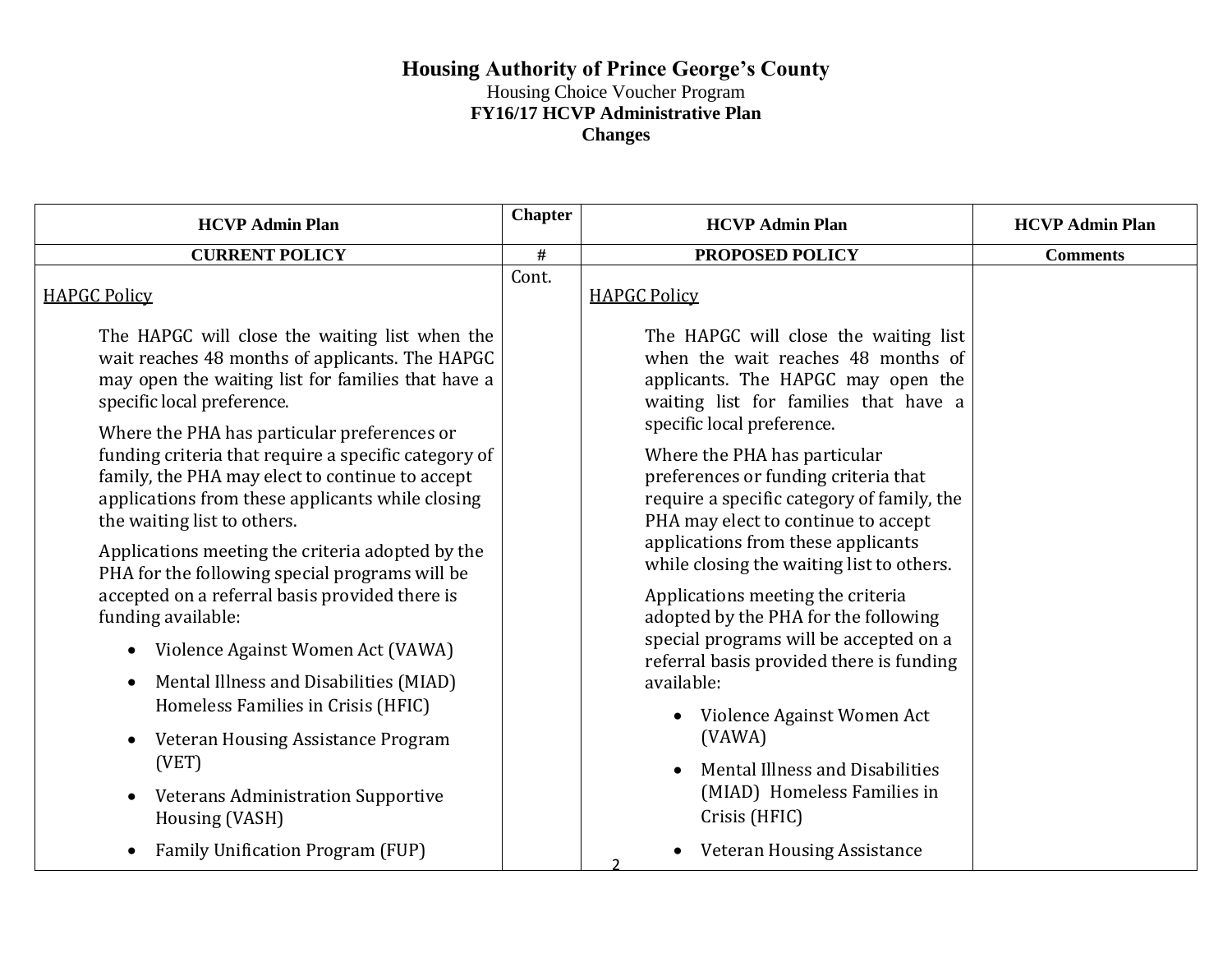|       | Program (VET)                                                            |
|-------|--------------------------------------------------------------------------|
| Cont. | Veterans Administration<br>$\bullet$<br><b>Supportive Housing (VASH)</b> |
|       | <b>Family Unification Program</b><br>$\bullet$<br>(FUP)                  |
|       | <b>Homeless Voucher (HV)</b><br>$\bullet$                                |
|       | <b>Money Follows People (MFP)</b><br>$\bullet$                           |
|       |                                                                          |
|       |                                                                          |
|       |                                                                          |
|       |                                                                          |
|       |                                                                          |
|       |                                                                          |
|       |                                                                          |
|       |                                                                          |
|       |                                                                          |
|       |                                                                          |
|       |                                                                          |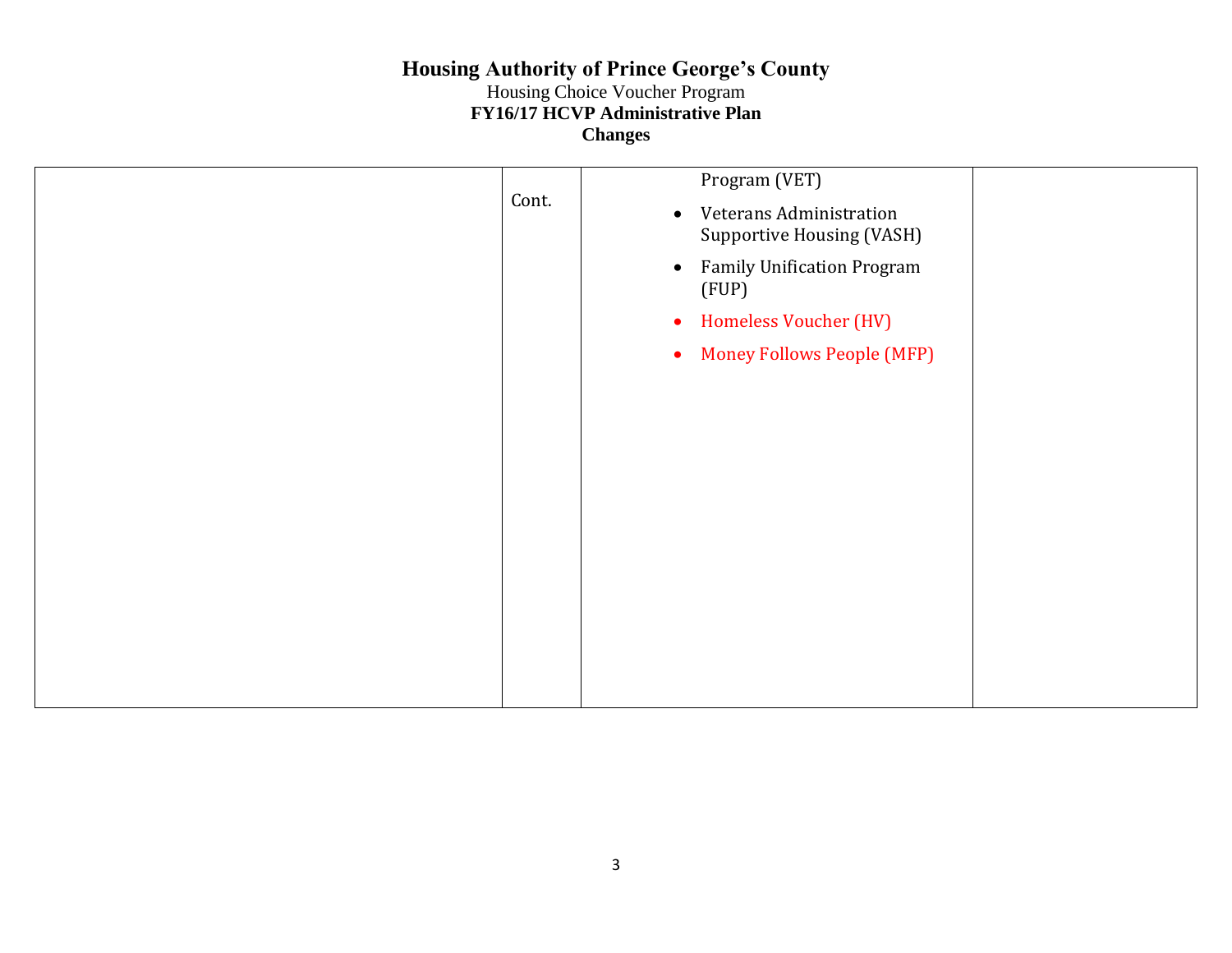| <b>HCVP Admin Plan</b>                                                                                                                                                                                                                                                                                                                                                                                                                                                                                                                                                                                                                                                                                                                                                                                             | <b>Chapter</b><br>5        | <b>HCVP Admin Plan</b>                                                                                                                                                                                                                                                                                                                                                                                                                                                                                                                                                                                                                                                                      | <b>HCVP Admin Plan</b> |
|--------------------------------------------------------------------------------------------------------------------------------------------------------------------------------------------------------------------------------------------------------------------------------------------------------------------------------------------------------------------------------------------------------------------------------------------------------------------------------------------------------------------------------------------------------------------------------------------------------------------------------------------------------------------------------------------------------------------------------------------------------------------------------------------------------------------|----------------------------|---------------------------------------------------------------------------------------------------------------------------------------------------------------------------------------------------------------------------------------------------------------------------------------------------------------------------------------------------------------------------------------------------------------------------------------------------------------------------------------------------------------------------------------------------------------------------------------------------------------------------------------------------------------------------------------------|------------------------|
| <b>CURRENT POLICY</b>                                                                                                                                                                                                                                                                                                                                                                                                                                                                                                                                                                                                                                                                                                                                                                                              | $\overline{\#}$            | <b>PROPOSED POLICY</b>                                                                                                                                                                                                                                                                                                                                                                                                                                                                                                                                                                                                                                                                      | <b>Comments</b>        |
| 5-II.B. DETERMINING FAMILY UNIT (VOUCHER) SIZE<br>[24 CFR 982.402]<br>For each family, the HAPGC determines the appropriate<br>number of bedrooms under the HAPGC subsidy<br>standards and enters the family unit size on the voucher<br>that is issued to the family. The family unit size does not<br>dictate the size of unit the family must actually lease,<br>nor does it determine who within a household will share<br>a bedroom/sleeping room.<br>The following requirements apply when the HAPGC<br>determines family unit size:<br>The subsidy standards must provide for the<br>$\bullet$<br>smallest number of bedrooms needed to house a<br>family without overcrowding.<br>The subsidy standards must be consistent with<br>$\bullet$<br>space requirements under the housing quality<br>standards. | PG<br>$5 - 10$<br>$5 - 11$ | <b>ADD/REMOVE:</b><br><b>5-II.B. DETERMINING FAMILY UNIT</b><br>(VOUCHER) SIZE [24 CFR 982.402]<br>For each family, the HAPGC determines the<br>appropriate number of bedrooms under the<br>HAPGC subsidy standards and enters the<br>family unit size on the voucher that is issued to<br>the family. The family unit size does not dictate<br>the size of unit the family must actually lease,<br>nor does it determine who within a household<br>will share a bedroom/sleeping room.<br>The following requirements apply when the<br>HAPGC determines family unit size:<br>The subsidy standards must provide for<br>the smallest number of bedrooms<br>needed to house a family without |                        |
| The subsidy standards must be applied<br>$\bullet$<br>consistently for all families of like size and<br>composition.<br>A child who is temporarily away from the home<br>$\bullet$<br>because of placement in foster care is considered<br>a member of the family in determining the family<br>unit size.                                                                                                                                                                                                                                                                                                                                                                                                                                                                                                          |                            | overcrowding.<br>The subsidy standards must be<br>$\bullet$<br>consistent with space requirements<br>under the housing quality standards.<br>The subsidy standards must be applied<br>$\bullet$<br>consistently for all families of like size<br>and composition.                                                                                                                                                                                                                                                                                                                                                                                                                           |                        |
|                                                                                                                                                                                                                                                                                                                                                                                                                                                                                                                                                                                                                                                                                                                                                                                                                    |                            | A child who is temporarily away from                                                                                                                                                                                                                                                                                                                                                                                                                                                                                                                                                                                                                                                        |                        |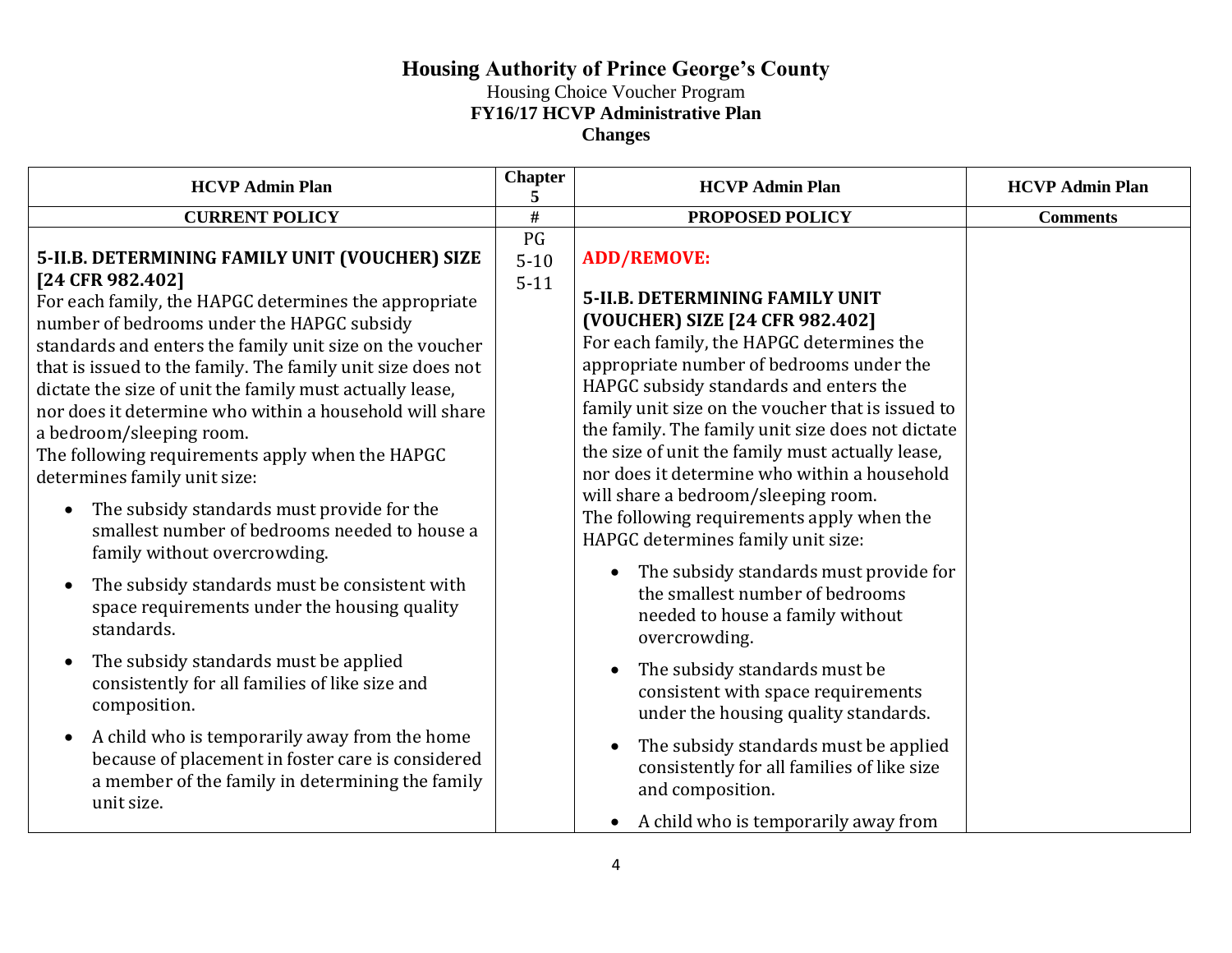| A family that consists of a pregnant woman (with<br>$\bullet$<br>no other persons) may be treated as a two-<br>person family.<br>Any live-in aide (approved by the HAPGC to<br>reside in the unit to care for a family member<br>who is disabled) must be counted in determining<br>the family unit size; Upon HAPGC approval of a<br>request for the addition of a live-in aide, HAPGC<br>shall notify participants that they have been | Cont. | the home because of placement in<br>foster care is considered a member of<br>the family in determining the family<br>unit size.<br>A family that consists of a pregnant<br>woman (with no other persons) may be<br>treated as a two-person family.<br>Any live-in aide (approved by the<br>HAPGC to reside in the unit to care for a |
|------------------------------------------------------------------------------------------------------------------------------------------------------------------------------------------------------------------------------------------------------------------------------------------------------------------------------------------------------------------------------------------------------------------------------------------|-------|--------------------------------------------------------------------------------------------------------------------------------------------------------------------------------------------------------------------------------------------------------------------------------------------------------------------------------------|
| approved for a live-in aide and that they must                                                                                                                                                                                                                                                                                                                                                                                           |       | family member who is disabled) must                                                                                                                                                                                                                                                                                                  |
| submit the name, and any other required<br>information of their selection for screening. The                                                                                                                                                                                                                                                                                                                                             |       | be counted in determining the family<br>unit size; Upon HAPGC approval of a                                                                                                                                                                                                                                                          |
| proposed live-in aide must sign consent forms in                                                                                                                                                                                                                                                                                                                                                                                         |       | request for the addition of a live-in aide,                                                                                                                                                                                                                                                                                          |
| order for HAPGC to conduct the screening. The                                                                                                                                                                                                                                                                                                                                                                                            |       | HAPGC shall notify participants that                                                                                                                                                                                                                                                                                                 |
| live-in aide must be approved/disapproved                                                                                                                                                                                                                                                                                                                                                                                                |       | they have been approved for a live-in                                                                                                                                                                                                                                                                                                |
| within 90 calendar days of the requested                                                                                                                                                                                                                                                                                                                                                                                                 |       | aide and that they must submit the                                                                                                                                                                                                                                                                                                   |
| reasonable accommodation request notice. The                                                                                                                                                                                                                                                                                                                                                                                             |       | name, and any other required                                                                                                                                                                                                                                                                                                         |
| voucher allocation increase will be processed for                                                                                                                                                                                                                                                                                                                                                                                        |       | information of their selection for                                                                                                                                                                                                                                                                                                   |
| the approved reasonable accommodation. If the                                                                                                                                                                                                                                                                                                                                                                                            |       | screening. The proposed live-in aide                                                                                                                                                                                                                                                                                                 |
| live-in aide is disapproved or the participant                                                                                                                                                                                                                                                                                                                                                                                           |       | must sign consent forms in order for                                                                                                                                                                                                                                                                                                 |
| does not submit an approvable live-in aide, or the                                                                                                                                                                                                                                                                                                                                                                                       |       | HAPGC to conduct the screening. The                                                                                                                                                                                                                                                                                                  |
| approvable live-in aide does not live in the                                                                                                                                                                                                                                                                                                                                                                                             |       | live-in aide must be                                                                                                                                                                                                                                                                                                                 |
| dwelling unit, then the voucher size shall be                                                                                                                                                                                                                                                                                                                                                                                            |       | approved/disapproved within 90                                                                                                                                                                                                                                                                                                       |
| decreased to the proper voucher size with a                                                                                                                                                                                                                                                                                                                                                                                              |       | calendar days of the requested                                                                                                                                                                                                                                                                                                       |
| proper change notice of 30 additional days. Once                                                                                                                                                                                                                                                                                                                                                                                         |       | reasonable accommodation request                                                                                                                                                                                                                                                                                                     |
| approved, a new request for reasonable                                                                                                                                                                                                                                                                                                                                                                                                   |       | notice. The voucher allocation increase                                                                                                                                                                                                                                                                                              |
| accommodation will not be required and the                                                                                                                                                                                                                                                                                                                                                                                               |       | will be processed for the approved                                                                                                                                                                                                                                                                                                   |
| request will remain into effect unless                                                                                                                                                                                                                                                                                                                                                                                                   |       | reasonable accommodation. If the live-                                                                                                                                                                                                                                                                                               |
| circumstances should changes with the disabled                                                                                                                                                                                                                                                                                                                                                                                           |       | in aide is disapproved or the participant                                                                                                                                                                                                                                                                                            |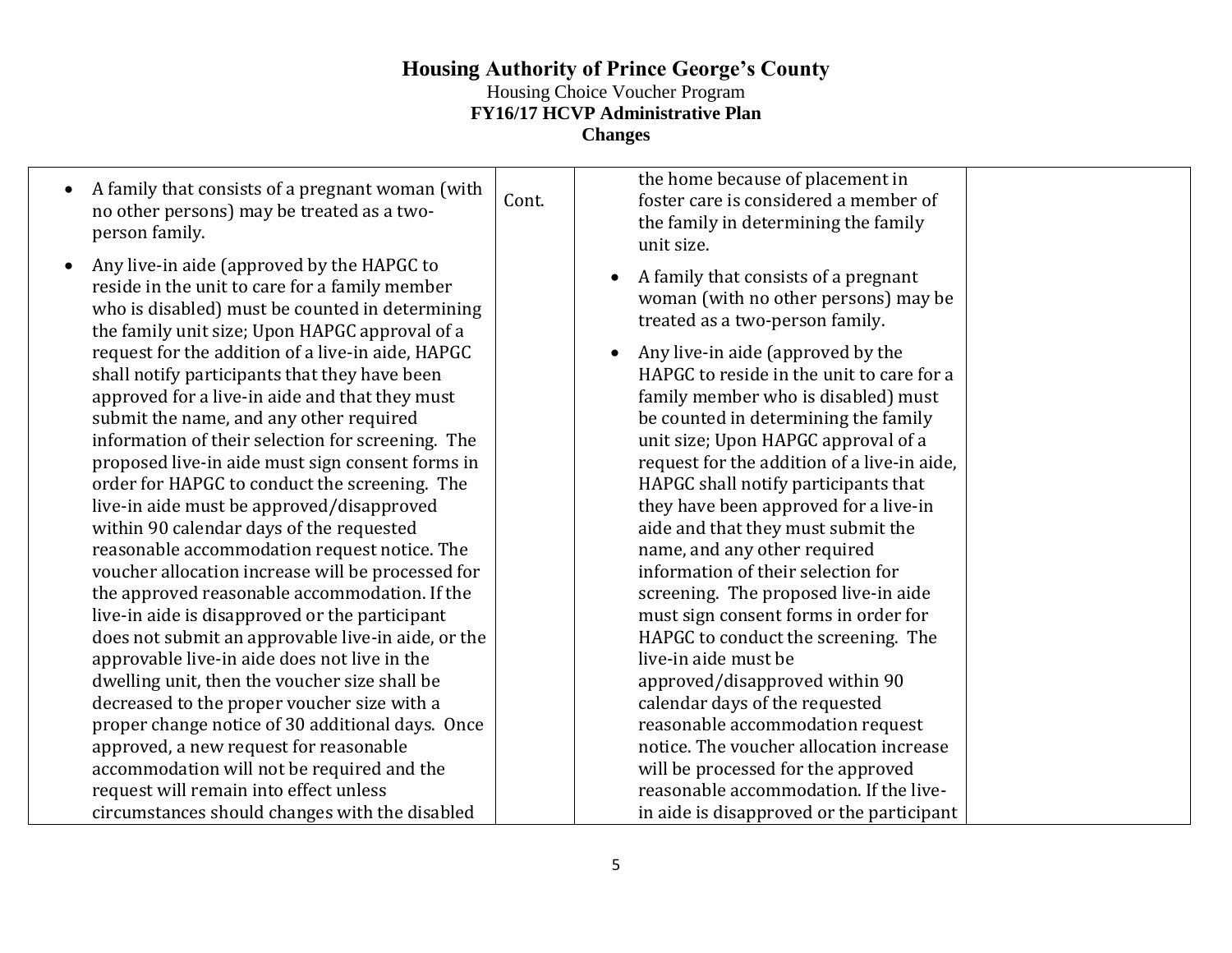| individual needing the accommodation.<br>Unless a live-in aide resides with a family, the<br>family unit size for any family consisting of a<br>single person must be either a zero- or one-<br>bedroom unit, as determined under the HAPGC<br>subsidy standards.<br>HAPGC will not issue a larger voucher due to<br>additions to the household of family members<br>other than by birth, adoption, marriage, or court-<br>awarded custody. HAPGC will not increase the<br>bedroom size for a participant when an adult (18<br>years old and older) is being added to the<br>household, including if the adult to be added is a<br>child of the head of household or co-head, unless<br>it is as a reasonable accommodation to add an<br>adult child that is disabled. | Cont. | does not submit an approvable live-in<br>aide, or the approvable live-in aide does<br>not live in the dwelling unit, then the<br>voucher size shall be decreased to the<br>proper voucher size with a proper<br>change notice of 30 additional days.<br>Once approved, a new request for<br>reasonable accommodation will not be<br>required and the request will remain<br>into effect unless circumstances should<br>changes with the disabled individual<br>needing the accommodation.<br>Unless a live-in aide resides with a<br>family, the family unit size for any<br>family consisting of a single person<br>must be either a zero- or one-bedroom |
|------------------------------------------------------------------------------------------------------------------------------------------------------------------------------------------------------------------------------------------------------------------------------------------------------------------------------------------------------------------------------------------------------------------------------------------------------------------------------------------------------------------------------------------------------------------------------------------------------------------------------------------------------------------------------------------------------------------------------------------------------------------------|-------|------------------------------------------------------------------------------------------------------------------------------------------------------------------------------------------------------------------------------------------------------------------------------------------------------------------------------------------------------------------------------------------------------------------------------------------------------------------------------------------------------------------------------------------------------------------------------------------------------------------------------------------------------------|
|                                                                                                                                                                                                                                                                                                                                                                                                                                                                                                                                                                                                                                                                                                                                                                        |       | unit, as determined under the HAPGC<br>subsidy standards.<br>HAPGC will not issue a larger voucher<br>$\bullet$<br>due to additions to the household of<br>family members other than by birth,<br>adoption, marriage, or court-awarded<br>custody. HAPGC will not increase the<br>bedroom size for a participant when an<br>adult (18 years old and older) is being<br>added to the household, including if the<br>adult to be added is a child of the head<br>of household or co-head, unless it is as a<br>reasonable accommodation to add an                                                                                                            |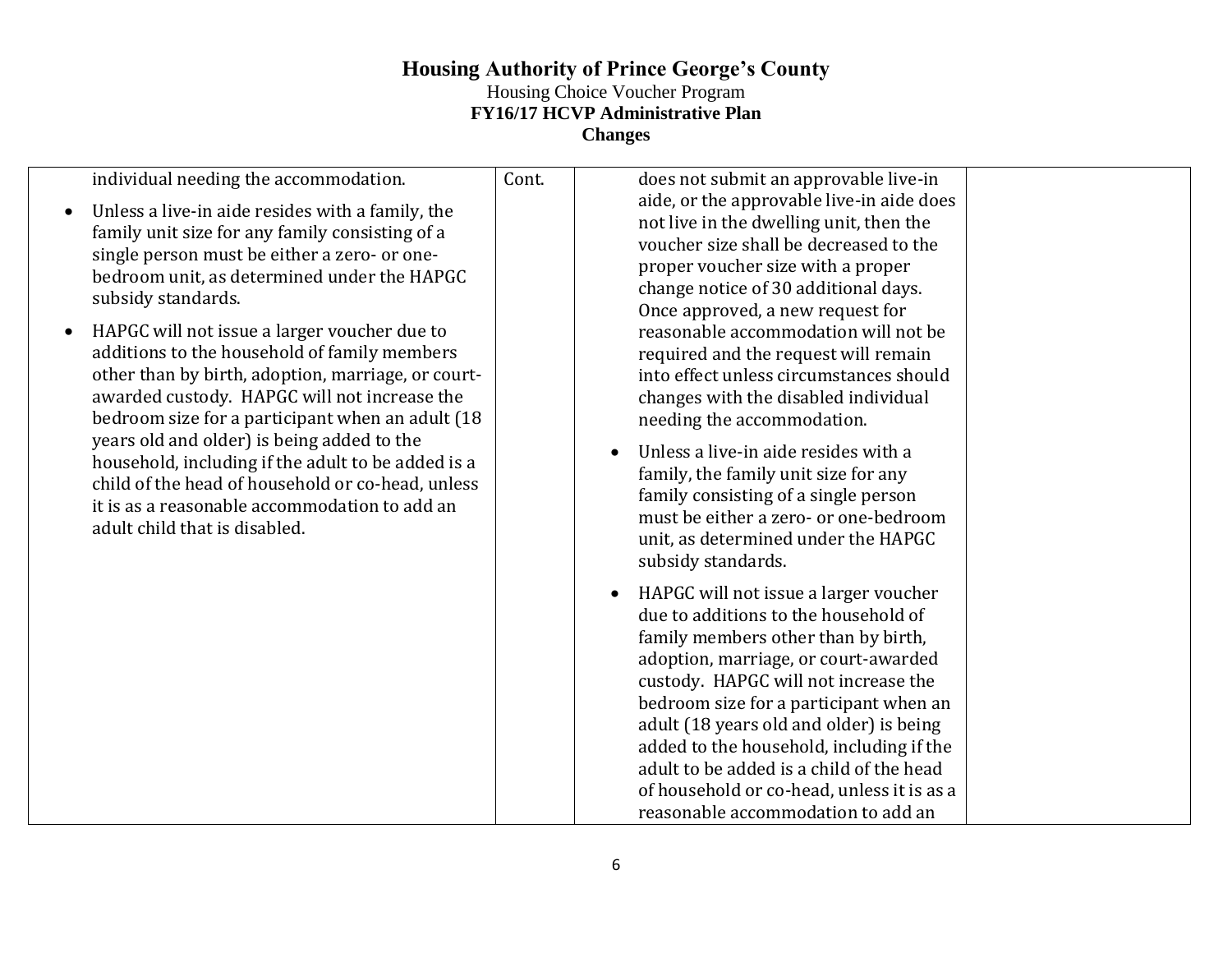| <b>HAPGC Policy</b><br>The HAPGC will assign one bedroom for each two<br>persons within the household, except in the<br>following circumstances:<br>Live-in aides will be allocated a separate<br>bedroom. No additional bedrooms are<br>provided for the live-in aide's family.<br>Single person families will be allocated<br>one bedroom. | Cont. | adult child that is disabled.<br><b>HAPGC Policy</b><br>The HAPGC will assign one bedroom to<br>the head of household and one<br>bedroom for all additional each two<br>persons within the household, except in<br>the following circumstances:<br>Live-in aides will be allocated a<br>separate bedroom. No additional<br>bedrooms are provided for the<br>live-in aide's family.<br>Single person families will be<br>allocated one bedroom. |  |
|----------------------------------------------------------------------------------------------------------------------------------------------------------------------------------------------------------------------------------------------------------------------------------------------------------------------------------------------|-------|------------------------------------------------------------------------------------------------------------------------------------------------------------------------------------------------------------------------------------------------------------------------------------------------------------------------------------------------------------------------------------------------------------------------------------------------|--|
|                                                                                                                                                                                                                                                                                                                                              |       |                                                                                                                                                                                                                                                                                                                                                                                                                                                |  |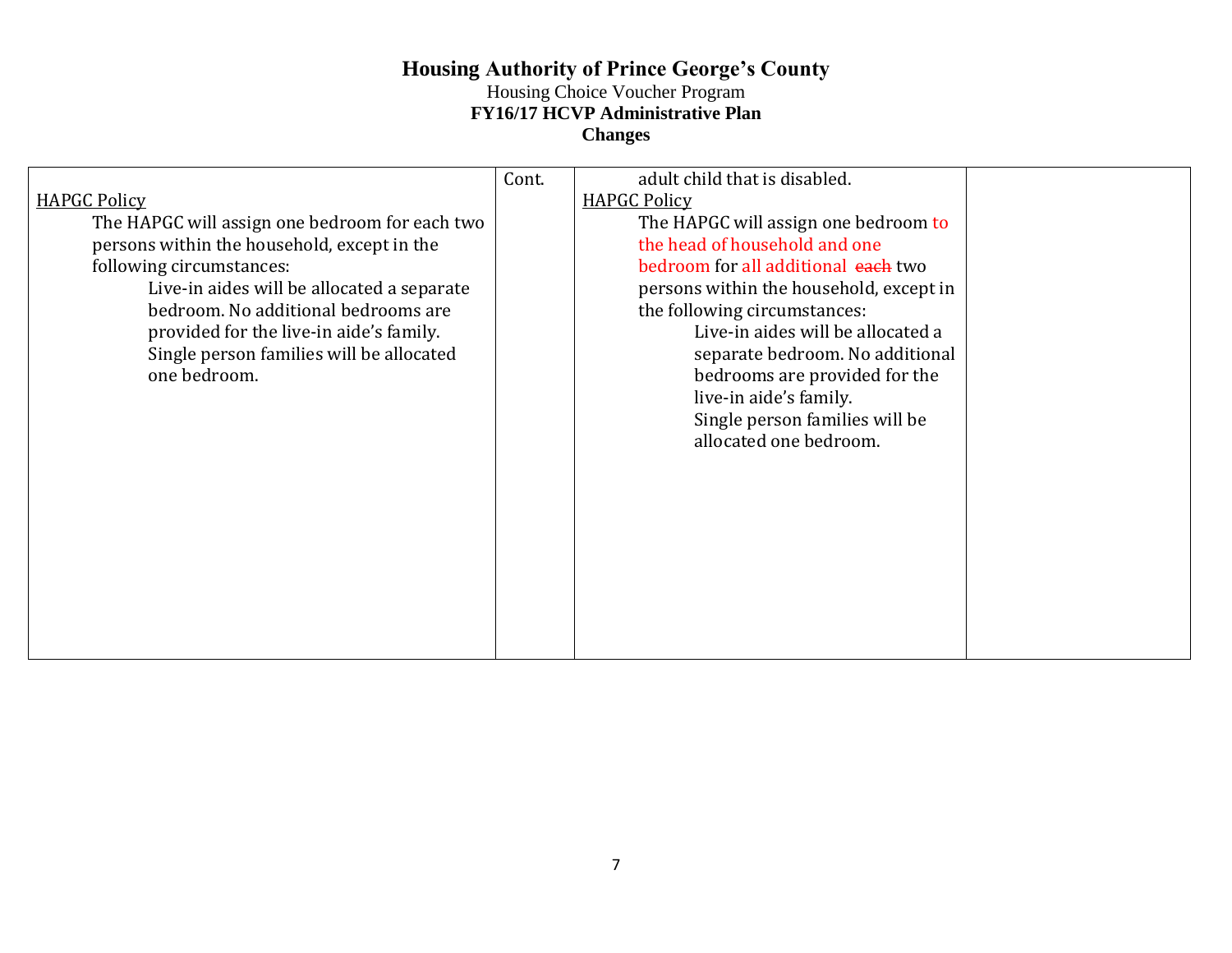| <b>HCVP Admin Plan</b>                                                                                                                                                                                                                                                                                                                                                                                                                                                                               | <b>Chapter</b><br>8                           | <b>HCVP Admin Plan</b>                                                                                                                                                                                                                                                                                                                                                                                                                                                                                                                      | <b>HCVP Admin Plan</b> |
|------------------------------------------------------------------------------------------------------------------------------------------------------------------------------------------------------------------------------------------------------------------------------------------------------------------------------------------------------------------------------------------------------------------------------------------------------------------------------------------------------|-----------------------------------------------|---------------------------------------------------------------------------------------------------------------------------------------------------------------------------------------------------------------------------------------------------------------------------------------------------------------------------------------------------------------------------------------------------------------------------------------------------------------------------------------------------------------------------------------------|------------------------|
| <b>CURRENT POLICY</b>                                                                                                                                                                                                                                                                                                                                                                                                                                                                                | #                                             | PROPOSED POLICY                                                                                                                                                                                                                                                                                                                                                                                                                                                                                                                             | <b>Comments</b>        |
| <b>INTRODUCTION</b><br>HUD requires that all units occupied by families<br>receiving HCV assistance meet HUD's Housing Quality<br>Standards (HQS) and permits the HAPGC to establish<br>additional requirements. The use of the term "HQS" in<br>this plan refers to the combination of both HUD and<br>HAPGC established requirements. HQS inspections are<br>required before the Housing Assistance Payments (HAP)<br>Contract is signed and at least annually during the term<br>of the contract. | PG<br>$8-1$<br>$8 - 16$<br>$8 - 18$<br>$8-19$ | <b>ADD/REMOVE:</b><br><b>INTRODUCTION</b><br>HUD requires that all units occupied by<br>families receiving HCV assistance meet HUD's<br>Housing Quality Standards (HQS) and permits<br>the HAPGC to establish additional<br>requirements. The use of the term "HQS" in<br>this plan refers to the combination of both<br>HUD and HAPGC established requirements.<br>HQS inspections are required before the<br>Housing Assistance Payments (HAP) Contract<br>is signed and at least annually biennially<br>during the term of the contract. |                        |
| 8.II.C. ANNUAL HQS INSPECTIONS [24 CFR<br>982.405(a)<br><b>Scheduling the Inspection</b><br>Each unit under HAP contract must have an annual<br>inspection no more than 12 months after the most<br>recent inspection. The PHA employs two outside<br>contractors to perform the annual inspections.                                                                                                                                                                                                 |                                               | 8.II.C. ANNUAL BIENNIAL HQS INSPECTIONS<br>[24 CFR 982.405(a)]<br><b>Scheduling the Inspection</b><br>Each unit under HAP contract must have an<br>annual biennial inspection no more than 4224<br>months after the most recent inspection. The<br>PHA HAPGC employs two outside contractors<br>to perform the <i>annual</i> biennial inspections.                                                                                                                                                                                          |                        |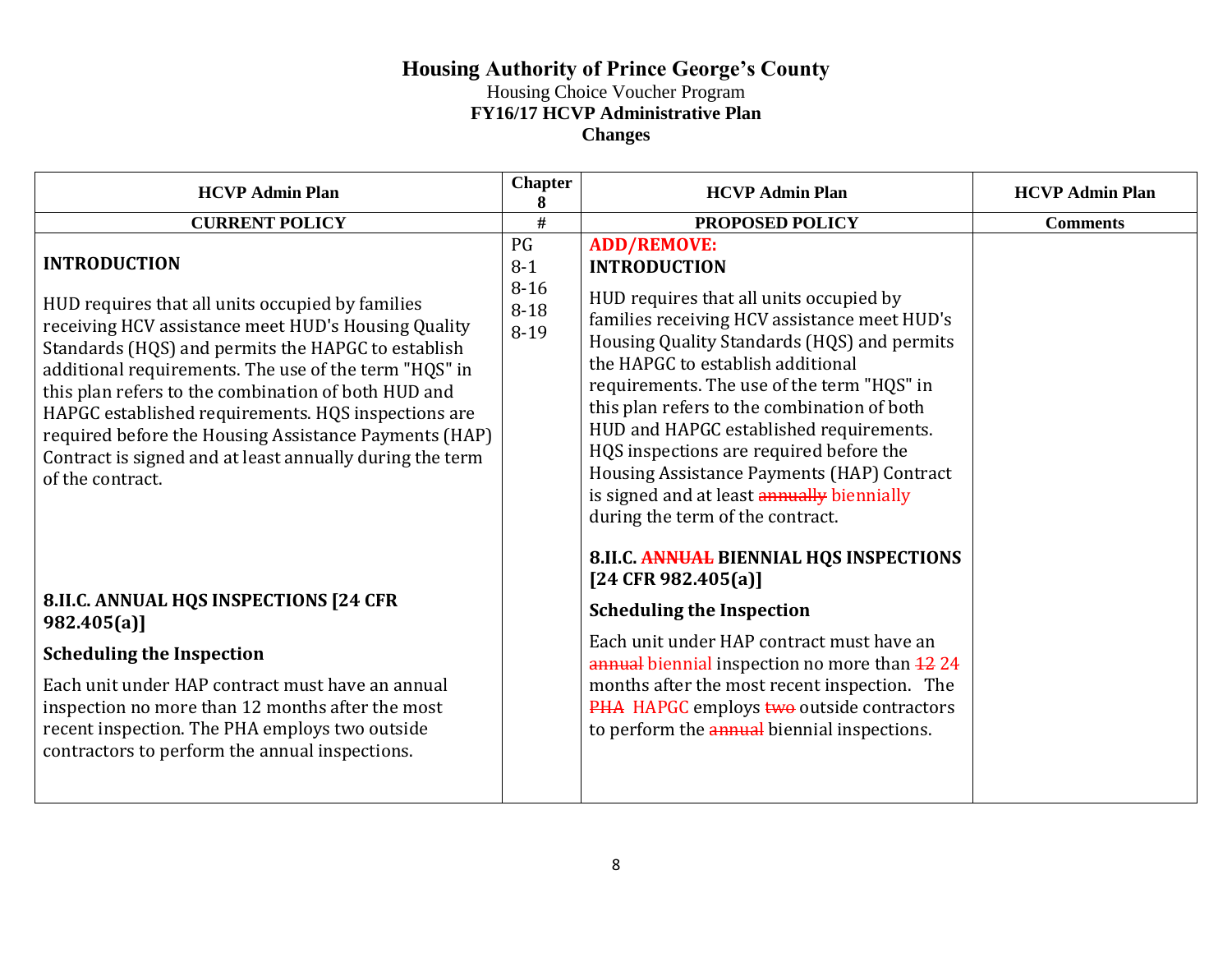| <b>HCVP Admin Plan</b>                                 | <b>Chapter</b><br>8 | <b>HCVP Admin Plan</b>                                        | <b>HCVP Admin Plan</b> |
|--------------------------------------------------------|---------------------|---------------------------------------------------------------|------------------------|
| <b>CURRENT POLICY</b>                                  | #                   | PROPOSED POLICY                                               | <b>Comments</b>        |
| -II.A. OVERVIEW [24 CFR 982.405]                       | Cont.               | <b>ADD/REMOVE:</b>                                            |                        |
| <b>Types of Inspections</b>                            |                     | -II.A. OVERVIEW [24 CFR 982.405]                              |                        |
| The HAPGC conducts the following types of inspections  |                     | <b>Types of Inspections</b>                                   |                        |
| as needed. Each type of inspection is discussed in the |                     | The HAPGC conducts the following types of                     |                        |
| paragraphs that follow.                                |                     | inspections as needed. Each type of inspection                |                        |
| Initial Inspections. The HAPGC conducts initial        |                     | is discussed in the paragraphs that follow.                   |                        |
| inspections in response to a request from the family   |                     | Initial Inspections. The HAPGC conducts                       |                        |
| to approve a unit for participation in the HCV         |                     | initial inspections in response to a request                  |                        |
| program. The unit must pass the HQS inspection         |                     | from the family to approve a unit for                         |                        |
| before the effective date of the HAP Contract.         |                     | participation in the HCV program. The unit                    |                        |
| Annual Inspections. HUD requires the HAPGC to          |                     | must pass the HQS inspection before the                       |                        |
| inspect each unit under lease at least annually to     |                     | effective date of the HAP Contract.                           |                        |
| confirm that the unit still meets HQS. The inspection  |                     | <b>Annual Biennial Inspections. HUD requires</b>              |                        |
| may be conducted in conjunction with the family's      |                     | the HAPGC to inspect each unit under lease                    |                        |
| annual reexamination but also may be conducted         |                     | at least annually biennially to confirm that                  |                        |
| separately.                                            |                     | the unit still meets HQS. The inspection                      |                        |
| Special Inspections. A special inspection may be       |                     | may be conducted in conjunction with the                      |                        |
| requested by the owner, the family, HAPGC, or a        |                     | family's annual reexamination but also may                    |                        |
| third party as a result of problems identified with a  |                     | be conducted separately.                                      |                        |
| unit between annual inspections.                       |                     | Special Inspections. A special inspection<br>$\bullet$        |                        |
| Quality Control Inspections. HUD requires that a       |                     | may be requested by the owner, the family,                    |                        |
| sample of units be re-inspected by a supervisor or     |                     | HAPGC, or a third party as a result of                        |                        |
| other qualified individual to ensure that HQS are      |                     | problems identified with a unit between                       |                        |
| being enforced correctly and uniformly by all          |                     | annual biennial inspections.                                  |                        |
| inspectors. Quality Control Inspections will be        |                     | <b>Quality Control Inspections. HUD requires</b><br>$\bullet$ |                        |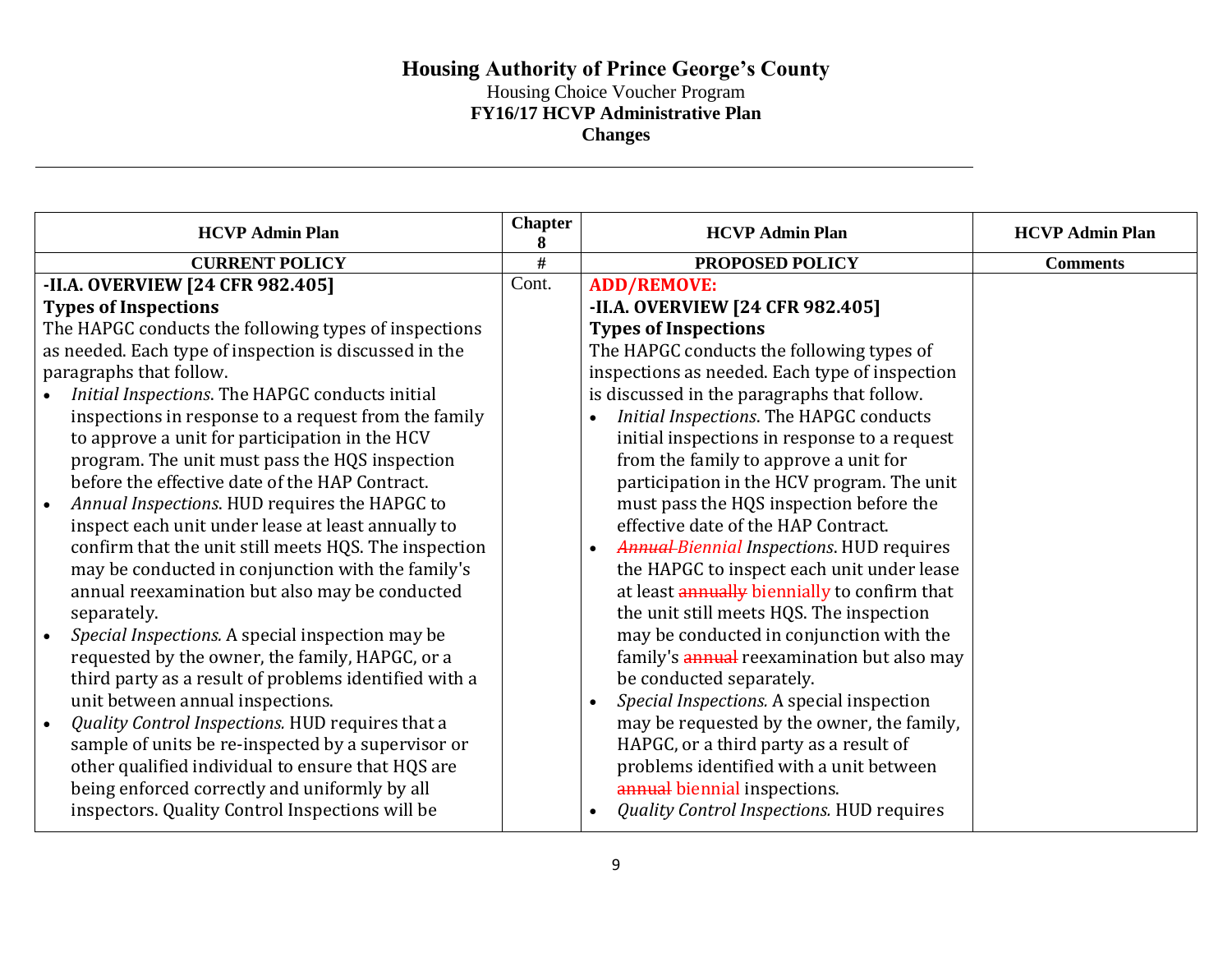# **Housing Authority of Prince George's County**

## Housing Choice Voucher Program

**FY16/17 HCVP Administrative Plan**

**Changes**

| independently conducted on the initial, annual and    | Cont. | that a sample of units be re-inspected by a    |  |
|-------------------------------------------------------|-------|------------------------------------------------|--|
| special inspections.                                  |       | supervisor or other qualified individual to    |  |
|                                                       |       | ensure that HQS are being enforced             |  |
|                                                       |       | correctly and uniformly by all inspectors.     |  |
|                                                       |       | Quality Control Inspections will be            |  |
|                                                       |       | independently conducted on the initial,        |  |
|                                                       |       | annual biennial and special inspections.       |  |
| 8-II.D. SPECIAL INSPECTIONS [HCV GB p. 10-30]         |       | 8-II.D. SPECIAL INSPECTIONS [HCV GB p.         |  |
| The HAPGC will conduct a special inspection if the    |       | $10-30$ ]                                      |  |
| owner, family, HAPGC, or another source reports HQS   |       | The HAPGC will conduct a special inspection if |  |
| violations in the unit.                               |       | the owner, family, HAPGC, or another source    |  |
| <b>HAPGC Policy</b>                                   |       | reports HQS violations in the unit.            |  |
| During a special inspection, the HAPGC generally      |       | <b>HAPGC Policy</b>                            |  |
| will inspect only those deficiencies that were        |       | During a special inspection, the HAPGC         |  |
| reported. However, the inspector will record any      |       | generally will inspect only those              |  |
| additional HQS deficiencies that are observed         |       | deficiencies that were reported.               |  |
| and will require the responsible party to make        |       | However, the inspector will record any         |  |
| the necessary repairs.                                |       | additional HQS deficiencies that are           |  |
| If the annual inspection has been scheduled or is     |       | observed and will require the                  |  |
| due within 90 days of the date the special            |       | responsible party to make the                  |  |
| inspection is scheduled, the HAPGC may elect to       |       | necessary repairs.                             |  |
| conduct a full annual inspection.                     |       | If the annual biennial inspection has          |  |
|                                                       |       | been scheduled or is due within 90 days        |  |
| 8-II.E. QUALITY CONTROL INSPECTIONS [24 CFR           |       | of the date the special inspection is          |  |
| 982.405(b), HCV GB p. 10-32]                          |       | scheduled, the HAPGC may elect to              |  |
| HUD requires a HAPGC supervisor or other qualified    |       | conduct a full annual-biennial                 |  |
| person to conduct quality control inspections of a    |       | inspection.                                    |  |
| sample of units to ensure that each inspector is      |       | 8-II.E. QUALITY CONTROL INSPECTIONS [24        |  |
| conducting accurate and complete inspections and that |       | CFR 982.405(b), HCV GB p. 10-32]               |  |
| there is consistency in the application of the HQS.   |       | HUD requires a HAPGC supervisor or other       |  |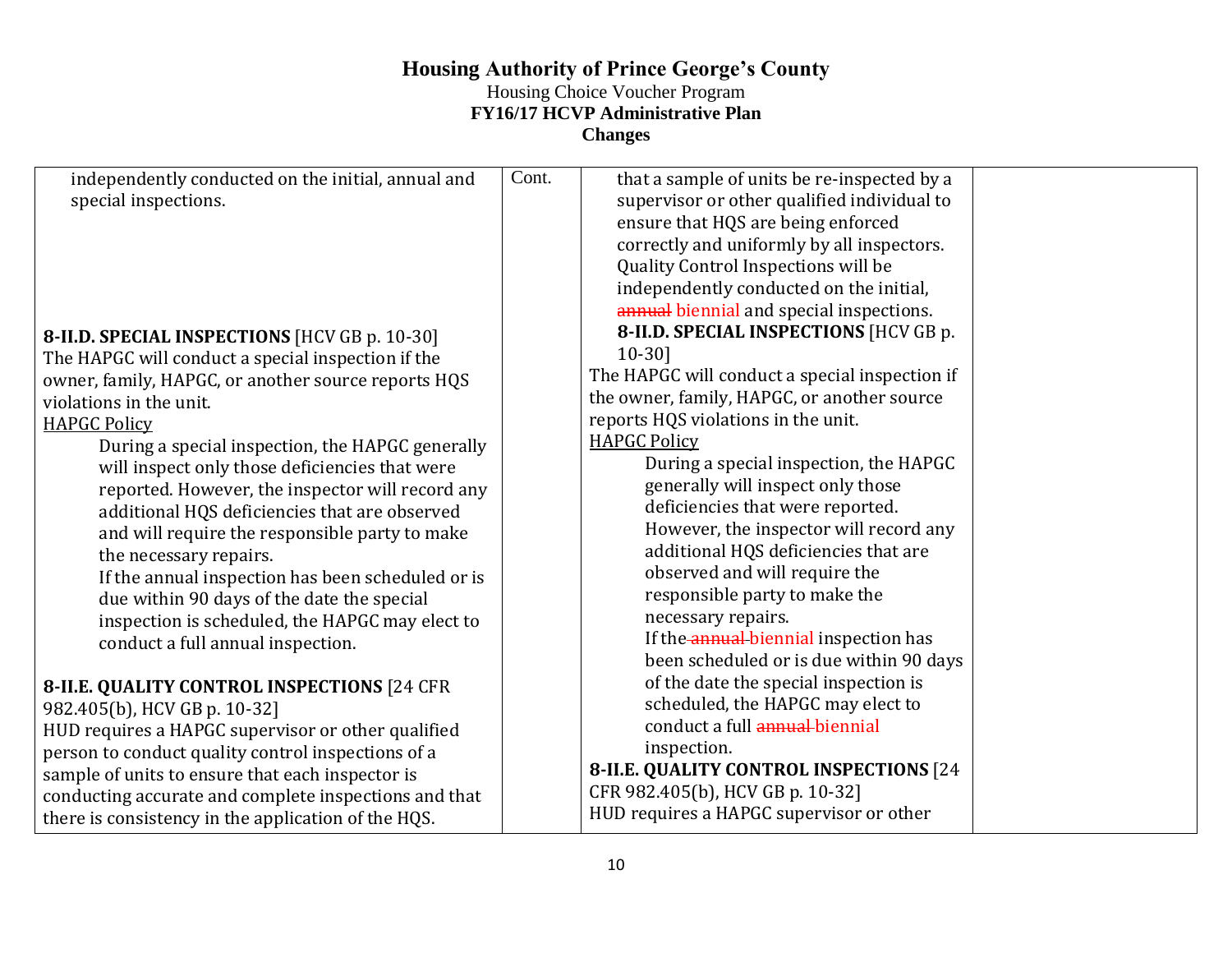| The Inspection Supervisor will conduct the quality<br>control inspections by a stratified sample of selecting<br>units that have been inspected within the previous three<br>The selection will be from inspections<br>months.<br>performed as annual, special, and initial. The quality<br>control inspections will include inspections from all<br>HAPGC inspectors, and also include a cross section of<br>neighborhoods.<br>The unit sample must include only units that have been<br>inspected within the preceding 3 months.<br>Quality control inspections will be logged in a manner<br>that is reviewable and retained for SEMAP confirmation.<br>Any deficiencies noted during the inspection process<br>will be corrected. | Cont. | qualified person to conduct quality control<br>inspections of a sample of units to ensure that<br>each inspector is conducting accurate and<br>complete inspections and that there is<br>consistency in the application of the HQS.<br>The Inspection Supervisor will conduct the<br>quality control inspections by a stratified<br>sample of selecting units that have been<br>inspected within the previous three months.<br>The selection will be from inspections<br>performed as annual biennial, special, and<br>initial. The quality control inspections will<br>include inspections from all HAPGC inspectors,<br>and also include a cross section of<br>neighborhoods.<br>The unit sample must include only units that<br>have been inspected within the preceding 3<br>months. Quality control inspections will be<br>logged in a manner that is reviewable and<br>retained for SEMAP confirmation. Any<br>deficiencies noted during the inspection<br>process will be corrected. |  |
|---------------------------------------------------------------------------------------------------------------------------------------------------------------------------------------------------------------------------------------------------------------------------------------------------------------------------------------------------------------------------------------------------------------------------------------------------------------------------------------------------------------------------------------------------------------------------------------------------------------------------------------------------------------------------------------------------------------------------------------|-------|---------------------------------------------------------------------------------------------------------------------------------------------------------------------------------------------------------------------------------------------------------------------------------------------------------------------------------------------------------------------------------------------------------------------------------------------------------------------------------------------------------------------------------------------------------------------------------------------------------------------------------------------------------------------------------------------------------------------------------------------------------------------------------------------------------------------------------------------------------------------------------------------------------------------------------------------------------------------------------------------|--|
|---------------------------------------------------------------------------------------------------------------------------------------------------------------------------------------------------------------------------------------------------------------------------------------------------------------------------------------------------------------------------------------------------------------------------------------------------------------------------------------------------------------------------------------------------------------------------------------------------------------------------------------------------------------------------------------------------------------------------------------|-------|---------------------------------------------------------------------------------------------------------------------------------------------------------------------------------------------------------------------------------------------------------------------------------------------------------------------------------------------------------------------------------------------------------------------------------------------------------------------------------------------------------------------------------------------------------------------------------------------------------------------------------------------------------------------------------------------------------------------------------------------------------------------------------------------------------------------------------------------------------------------------------------------------------------------------------------------------------------------------------------------|--|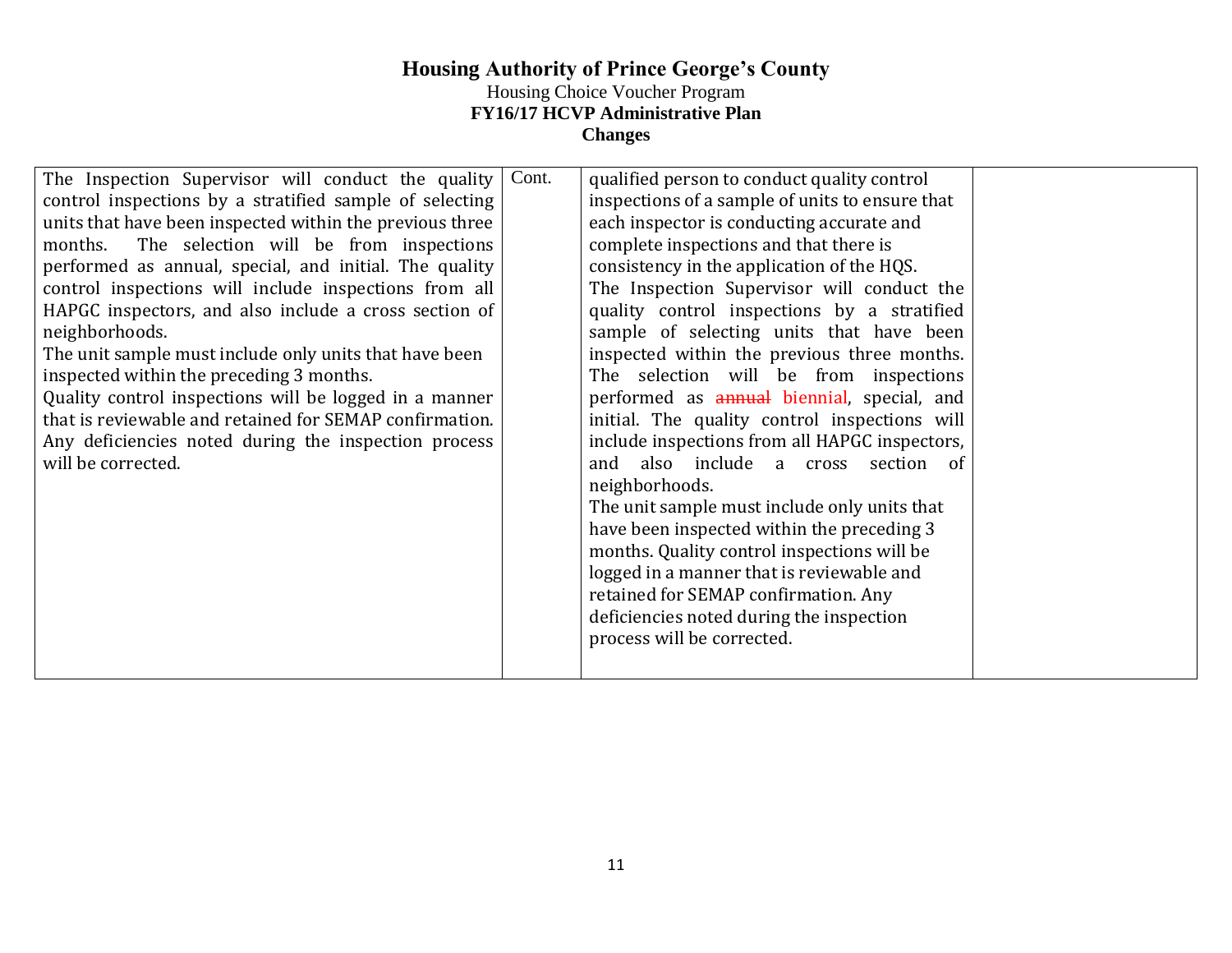| <b>HCVP Admin Plan</b>                                   | <b>Chapter</b><br>11 | <b>HCVP Admin Plan</b>                                                                      | <b>HCVP Admin Plan</b> |
|----------------------------------------------------------|----------------------|---------------------------------------------------------------------------------------------|------------------------|
| <b>CURRENT POLICY</b>                                    | $\overline{\#}$      | PROPOSED POLICY                                                                             | <b>Comments</b>        |
| <b>REEXAMINATIONS AND MONITORING</b>                     | PG                   | <b>REEXAMINATIONS AND MONITORING</b>                                                        |                        |
| <b>INTRODUCTION</b>                                      | $11 - 1$             | <b>INTRODUCTION</b>                                                                         |                        |
| The HAPGC is required to reexamine each family's         |                      | The HAPGC is required to reexamine each                                                     |                        |
| income and composition at least annually, and to adjust  |                      | family's income and composition at least                                                    |                        |
| the family's level of assistance accordingly. Interim    |                      | annually or triennially, and to adjust the                                                  |                        |
| reexaminations are also needed in certain situations.    |                      | family's level of assistance accordingly. Interim                                           |                        |
| This chapter discusses both annual and interim           |                      | reexaminations are also needed in certain                                                   |                        |
| reexaminations, and the recalculation of family share    |                      | situations. This chapter discusses both annual,                                             |                        |
| and subsidy that occurs as a result. HUD regulations and |                      | triennial and interim reexaminations, and the                                               |                        |
| HAPGC policies concerning reexaminations are             |                      | recalculation of family share and subsidy that                                              |                        |
| presented in three parts:                                |                      | occurs as a result. HUD regulations and HAPGC                                               |                        |
| Part I: Annual Reexaminations. This part discusses the   |                      | policies concerning reexaminations are                                                      |                        |
| process for conducting annual reexaminations.            |                      | presented in three parts:                                                                   |                        |
| Part II: Interim Reexaminations. This part details the   |                      |                                                                                             |                        |
| requirements for families to report changes in family    |                      | Part I: Annual Reexaminations. This part                                                    |                        |
| income and composition between annual                    |                      | discusses the process for conducting annual                                                 |                        |
| reexaminations.                                          |                      | reexaminations.                                                                             |                        |
| Part III: Recalculating Family Share and Subsidy         |                      |                                                                                             |                        |
| Amount. This part discusses the recalculation of family  |                      | Part II: Triennial Reexaminations. This part                                                |                        |
| share and subsidy amounts based on the results of        |                      | discusses the process for conducting triennial                                              |                        |
| annual and interim reexaminations.                       |                      | reexaminations.                                                                             |                        |
|                                                          |                      |                                                                                             |                        |
|                                                          |                      | Part <b>III</b> : Interim Reexaminations. This part                                         |                        |
|                                                          |                      | details the requirements for families to report<br>changes in family income and composition |                        |
|                                                          |                      | between annual reexaminations.                                                              |                        |
|                                                          |                      |                                                                                             |                        |
|                                                          |                      |                                                                                             |                        |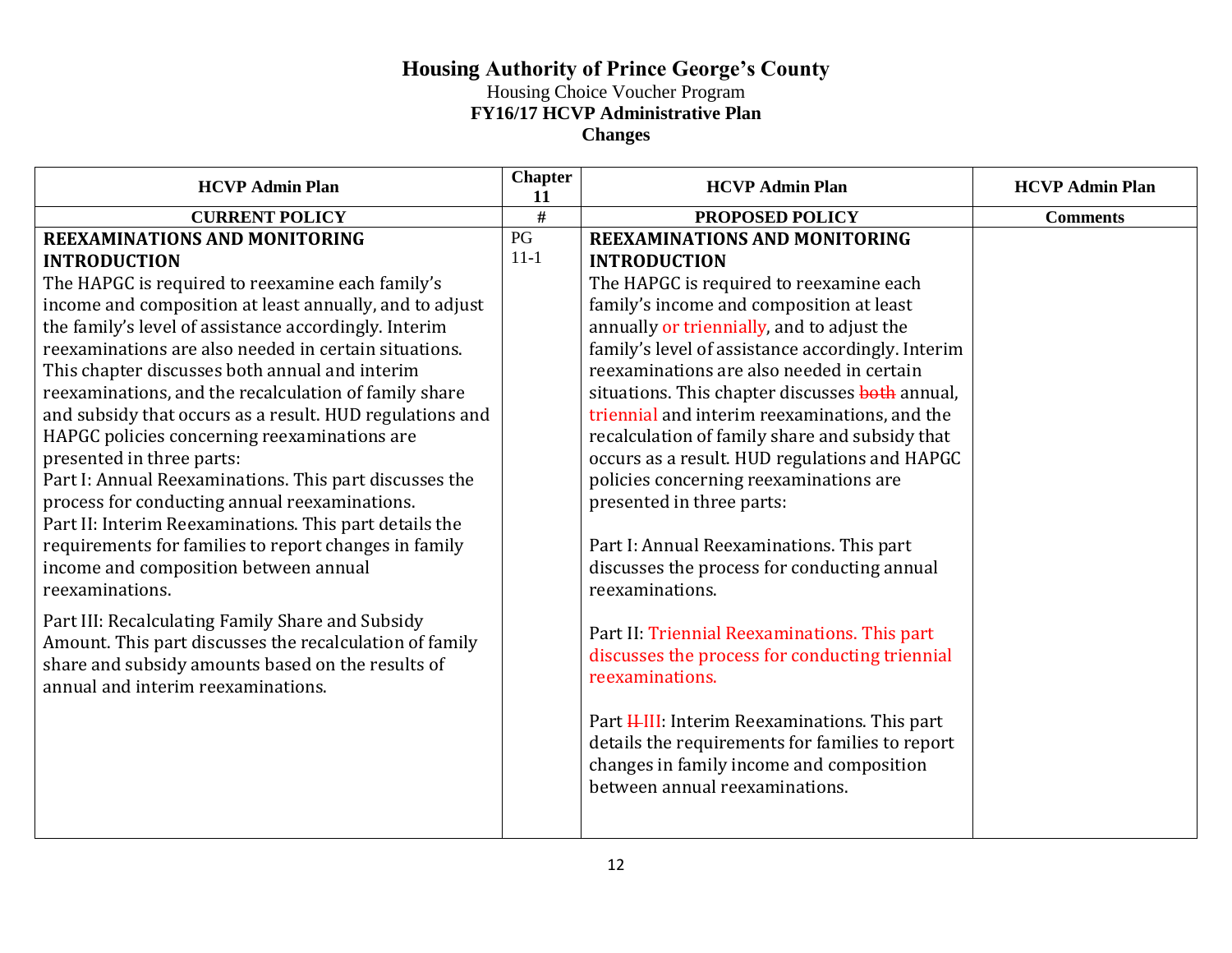## **Housing Authority of Prince George's County** Housing Choice Voucher Program

### **FY16/17 HCVP Administrative Plan**

**Changes**

| Policies governing reasonable accommodation, family<br>privacy, required family cooperation, and program<br>abuse, as described elsewhere in this plan, apply to both<br>annual and interim reexaminations. | Cont. | Part <b>HIMI:</b> Recalculating Family Share and<br>Subsidy Amount. This part discusses the<br>recalculation of family share and subsidy<br>amounts based on the results of annual and<br>interim reexaminations.         |  |
|-------------------------------------------------------------------------------------------------------------------------------------------------------------------------------------------------------------|-------|---------------------------------------------------------------------------------------------------------------------------------------------------------------------------------------------------------------------------|--|
|                                                                                                                                                                                                             |       | Policies governing reasonable<br>accommodation, family privacy, required<br>family cooperation, and program abuse, as<br>described elsewhere in this plan, apply to both<br>annual, triennial and interim reexaminations. |  |
|                                                                                                                                                                                                             |       |                                                                                                                                                                                                                           |  |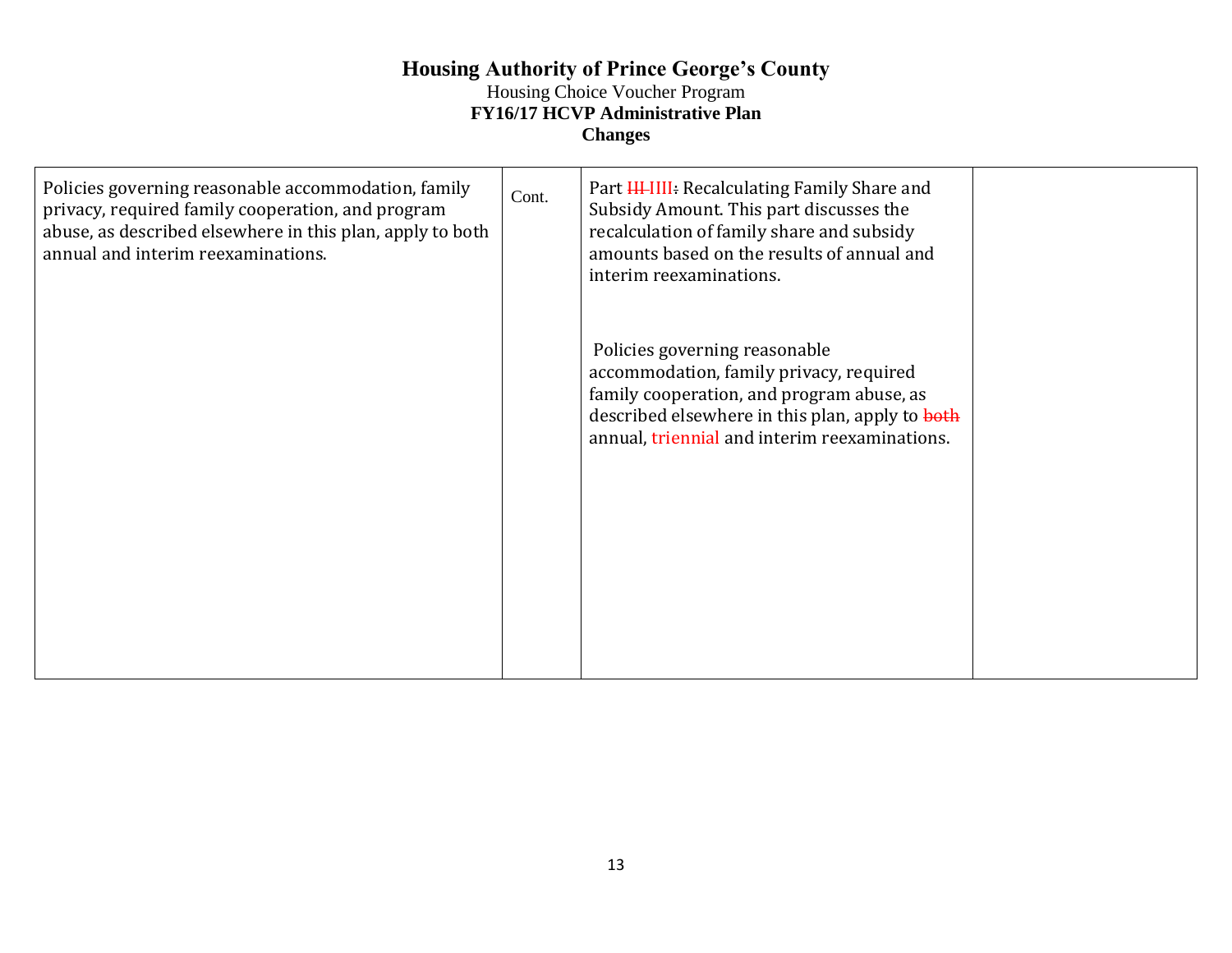| <b>HCVP Admin Plan</b> | <b>Chapter</b> | <b>HCVP Admin Plan</b>                                                                                                                                                                                                                                                                                                                                                                                                                                                           | <b>HCVP Admin Plan</b> |
|------------------------|----------------|----------------------------------------------------------------------------------------------------------------------------------------------------------------------------------------------------------------------------------------------------------------------------------------------------------------------------------------------------------------------------------------------------------------------------------------------------------------------------------|------------------------|
| <b>CURRENT POLICY</b>  | #11            | <b>PROPOSED POLICY</b>                                                                                                                                                                                                                                                                                                                                                                                                                                                           | <b>Comments</b>        |
| <b>New Policy</b>      | Cont.          | ADD:                                                                                                                                                                                                                                                                                                                                                                                                                                                                             |                        |
|                        |                | PART II: TRIENNIAL REEXAMINATIONS<br>11-II.A. Overview                                                                                                                                                                                                                                                                                                                                                                                                                           |                        |
|                        |                | The HAPGC will perform reexaminations for<br>households on fixed incomes on a triennial basis.<br>This includes gathering and verifying current<br>information about family composition, income,<br>and expenses. Based on this updated<br>information, the family's income and rent must<br>be recalculated. This part discusses the schedule<br>for triennial reexaminations, the information to<br>be collected and verified, and triennial<br>reexamination effective dates. |                        |
|                        |                | In order to qualify for a triennial<br>reexamination schedule, all household income<br>must be from a fixed source such as<br>Social Security payments, to include<br>Supplemental Security Income (SSI) and<br><b>Supplemental Security Disability Insurance</b><br>(SSDI); Federal, state, local, and private<br>pension plans; and Other periodic payments<br>received from annuities, insurance policies,<br>retirement funds, disability or death benefits,                 |                        |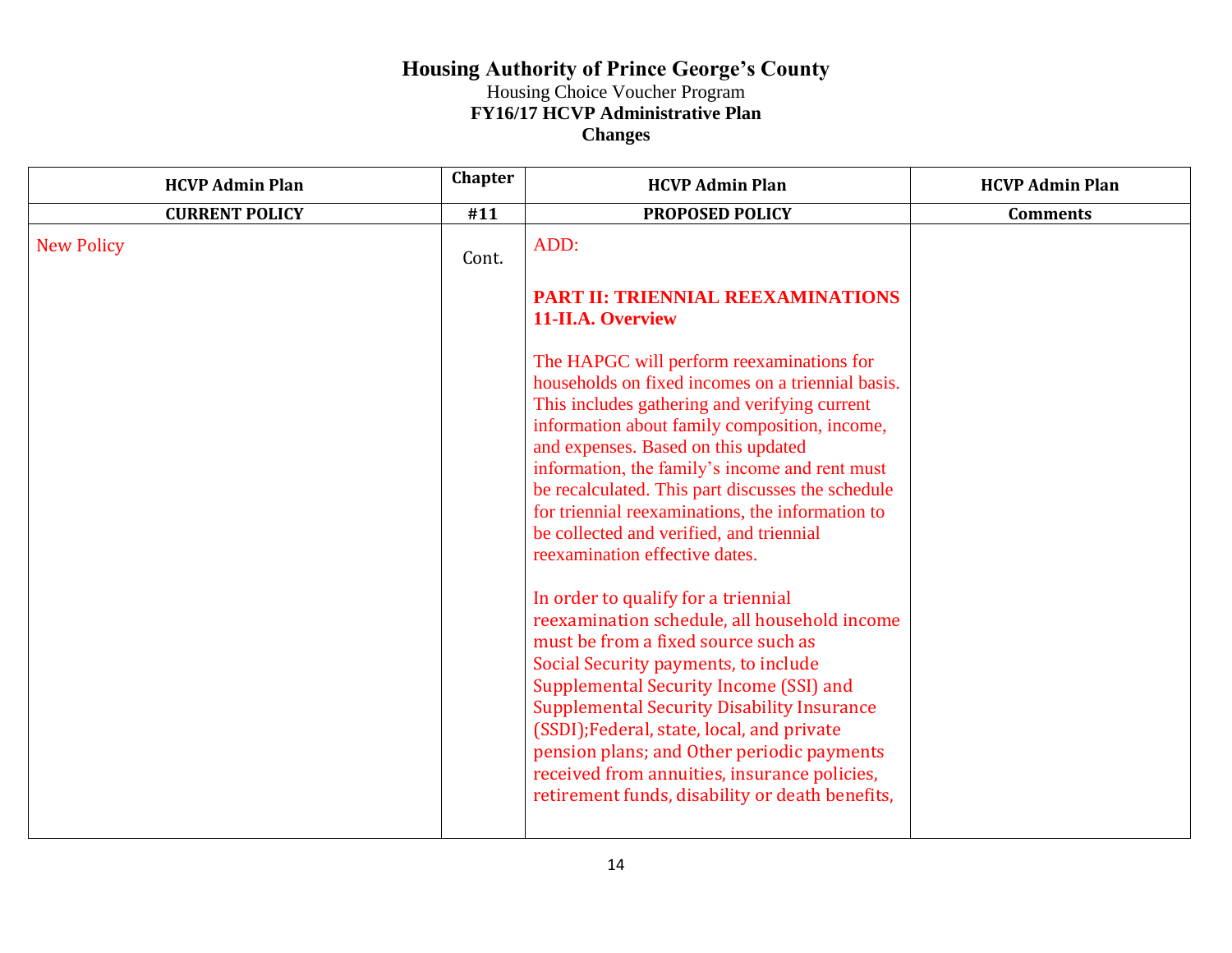| Cont. | and other similar types of periodic payments.                                                                                                                                                                                                                                                                                                                                                                                                                                                                                                                                         |  |
|-------|---------------------------------------------------------------------------------------------------------------------------------------------------------------------------------------------------------------------------------------------------------------------------------------------------------------------------------------------------------------------------------------------------------------------------------------------------------------------------------------------------------------------------------------------------------------------------------------|--|
|       | Households on triennial schedules will be<br>permitted to request an interim re-examination at<br>any time. Households with members who have<br>fully excluded wage income and other fixed<br>income sources will not be considered fixed<br>income Households.                                                                                                                                                                                                                                                                                                                       |  |
|       | For example, a household has a Veteran head of<br>household and an adult full time student who has<br>a job. The head of household has only Veteran<br>Affairs income. Even though HAPGC is going to<br>exclude all of the adult full time student's earned<br>income, PHA will not consider this household as<br>afixed income household. They would not<br>qualify for triennial recertification.                                                                                                                                                                                   |  |
|       | <b>Scheduling Triennial Reexaminations</b><br>The HAPGC will begin the triennial<br>reexamination process 90 - 120 days in advance<br>of its scheduled effective date. Generally, the<br>HAPGC will schedule triennial reexamination<br>effective dates to coincide with the family's<br>triennial anniversary date.<br>Triennial Anniversary date is defined as 36<br>months from the effective date of the family's<br>last triennial reexamination or, during a family's<br>third year in the program, from the effective date<br>of the family's initial examination (admission). |  |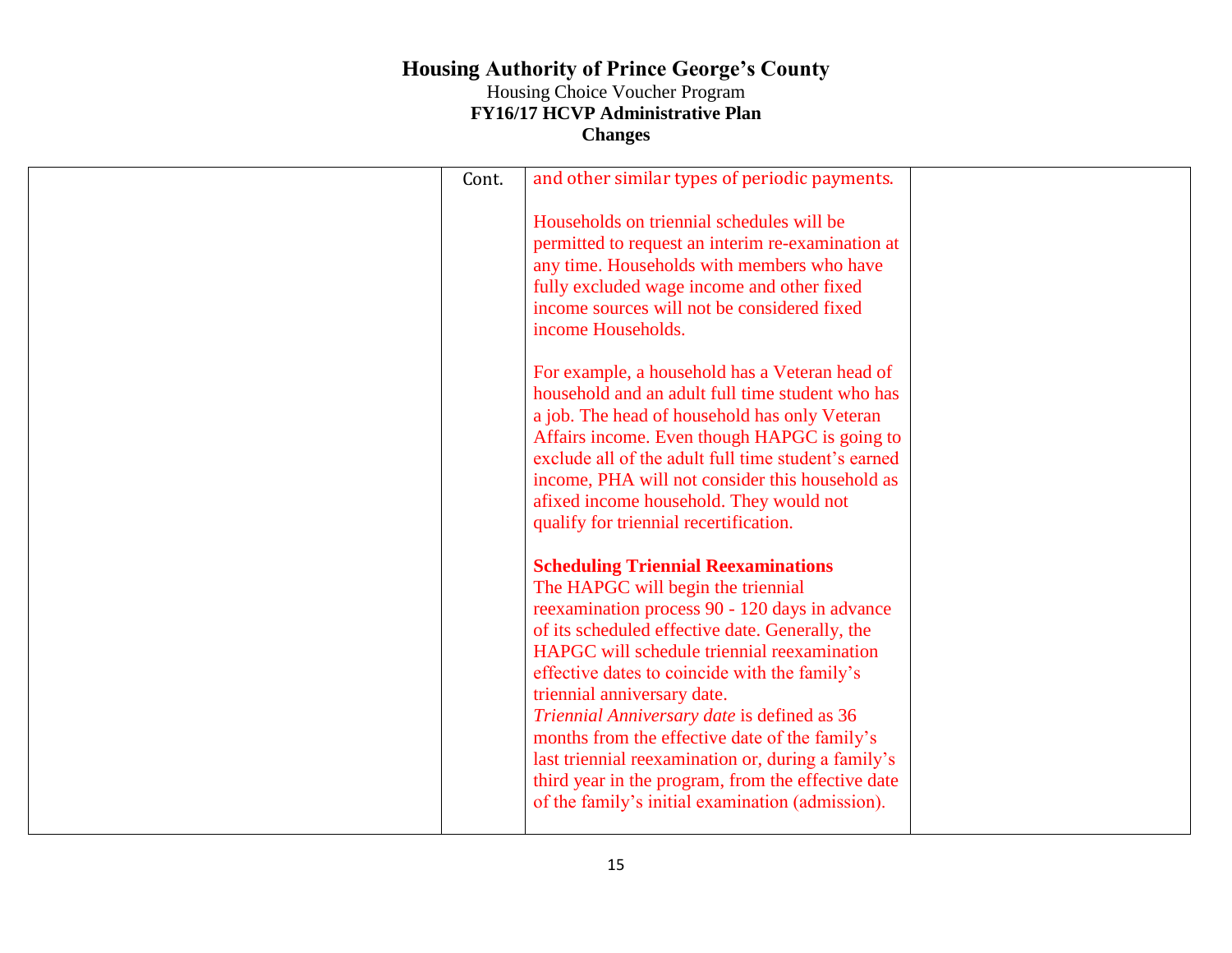| Cont. | If the family moves to a new unit, the HAPGC<br>will perform a new reexamination. The HAPGC<br>also may schedule a reexamination for<br>completion prior to the anniversary date for<br>administrative purposes.                                                                                                                                                                                                                                                                                                                                                                                                                                                                                                                                                                                                                                                                                                                                                                                   |  |
|-------|----------------------------------------------------------------------------------------------------------------------------------------------------------------------------------------------------------------------------------------------------------------------------------------------------------------------------------------------------------------------------------------------------------------------------------------------------------------------------------------------------------------------------------------------------------------------------------------------------------------------------------------------------------------------------------------------------------------------------------------------------------------------------------------------------------------------------------------------------------------------------------------------------------------------------------------------------------------------------------------------------|--|
|       | <b>Notification of and Participation in the</b><br><b>Triennial Reexamination Process</b><br>The HAPGC will mail families a reexamination<br>packet to complete and return to the HAPGC. If<br>the family chooses to move, they must contact<br>the PHA within 10 business days of the date of<br>the letter to schedule an appointment.<br><b>HAPGC Policy.</b><br>A written 10 business day notice will be sent by<br>first-class mail and will contain the date and<br>location in which the reexamination packet must<br>be returned. In addition, it will inform the family<br>of the information and documentation that must<br>be provided to the HAPGC.<br>If the family is unable to return their<br>reexamination package by the scheduled due<br>date, the family should contact the HAPGC in<br>advance of the notice to schedule a new due<br>date. If a family does not return the<br>reexamination package by the scheduled date,<br>the HAPGC will send a second notification that |  |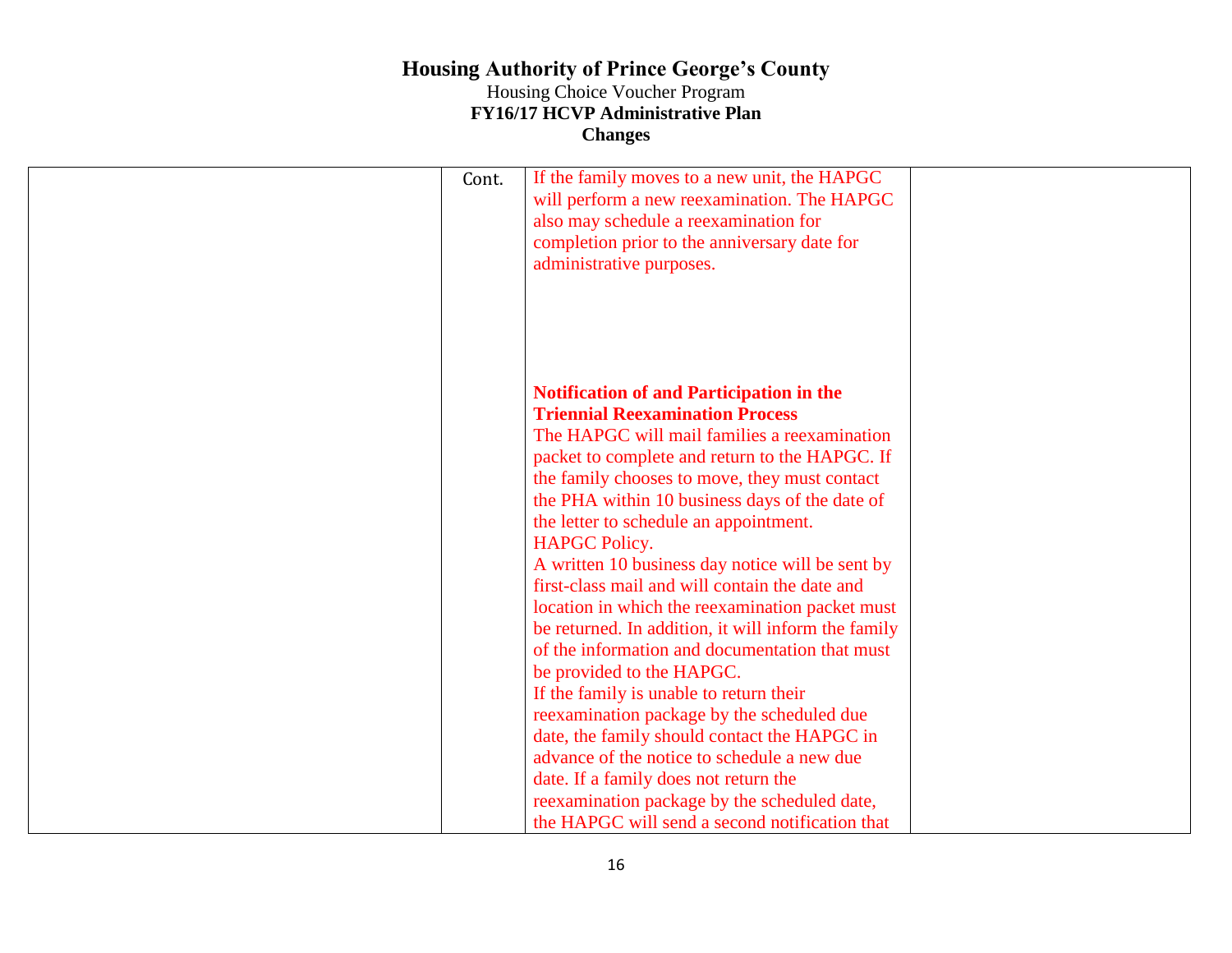| Cont. | is a notice of intent to terminate assistance,<br>allowing 10 business days in which the<br>reexamination package will be due.                                                                                                                                                                                                                                                                                                                                                                                                                                                                                             |  |
|-------|----------------------------------------------------------------------------------------------------------------------------------------------------------------------------------------------------------------------------------------------------------------------------------------------------------------------------------------------------------------------------------------------------------------------------------------------------------------------------------------------------------------------------------------------------------------------------------------------------------------------------|--|
|       | If a family fails to send back reexamination<br>packages, without HAPGC approval, or if the<br>notice is returned by the post office with no<br>forwarding address, a notice of termination (see<br>Chapter 12) will be sent to the family's address<br>of record, and to any alternate address provided<br>in the family's file.                                                                                                                                                                                                                                                                                          |  |
|       | An advocate, interpreter, or other assistant may<br>assist the family in the interview process.                                                                                                                                                                                                                                                                                                                                                                                                                                                                                                                            |  |
|       | <b>Conducting Triennial Reexaminations</b>                                                                                                                                                                                                                                                                                                                                                                                                                                                                                                                                                                                 |  |
|       | As part of the triennial reexamination<br>process, families are required to provide<br>updated information to the HAPGC regarding<br>the family's income, expenses, and<br>composition.<br>The information provided by the family<br>generally must be verified in accordance with<br>the policies in Chapter 7. Unless the family<br>reports a change, or the agency has reason to<br>believe a change has occurred in information<br>previously reported by the family, certain<br>types of information that are verified at<br>admission typically do not need to be re-<br>verified on an annual basis. These include: |  |
|       |                                                                                                                                                                                                                                                                                                                                                                                                                                                                                                                                                                                                                            |  |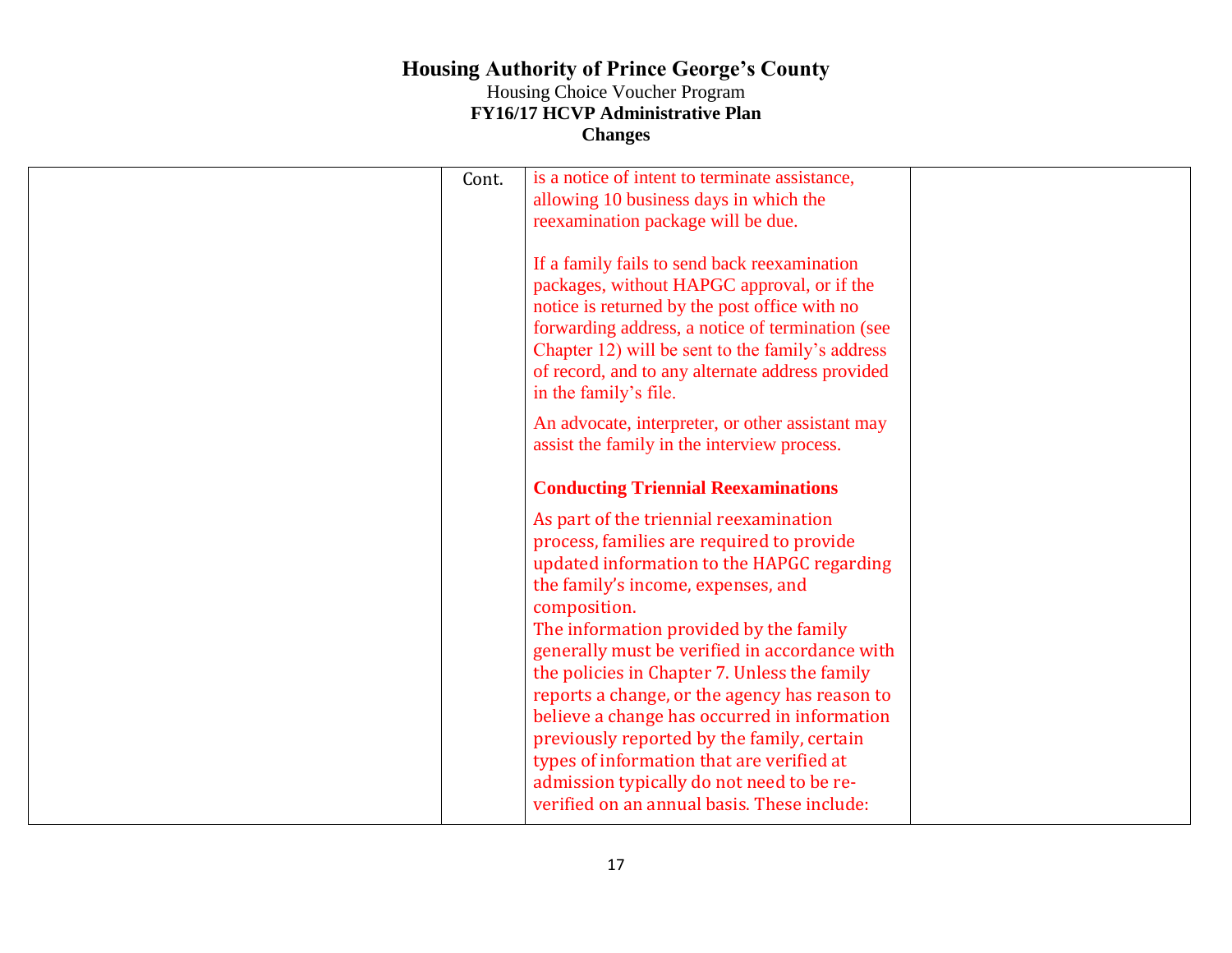| Cont. | Legal identity<br>$\bullet$                                                                                                                                                                                                                                                                                                                                                                                                                              |  |
|-------|----------------------------------------------------------------------------------------------------------------------------------------------------------------------------------------------------------------------------------------------------------------------------------------------------------------------------------------------------------------------------------------------------------------------------------------------------------|--|
|       | Age                                                                                                                                                                                                                                                                                                                                                                                                                                                      |  |
|       | <b>Social security Numbers</b>                                                                                                                                                                                                                                                                                                                                                                                                                           |  |
|       | A person's disability status<br>$\bullet$                                                                                                                                                                                                                                                                                                                                                                                                                |  |
|       | Citizenship or immigration<br>status                                                                                                                                                                                                                                                                                                                                                                                                                     |  |
|       |                                                                                                                                                                                                                                                                                                                                                                                                                                                          |  |
|       | If adding a new family member to the unit<br>causes overcrowding according to the<br><b>Housing Quality Standards (HQS) (see</b><br>Chapter 8), the HAPGC must issue the family a<br>new voucher, and the family and HAPGC must<br>try to find an acceptable unit as soon as<br>possible. If an acceptable unit is available for<br>rental by the family, the HAPGC must<br>terminate the HAP contract in accordance<br>with its terms [24 CFR 982.403]. |  |
|       |                                                                                                                                                                                                                                                                                                                                                                                                                                                          |  |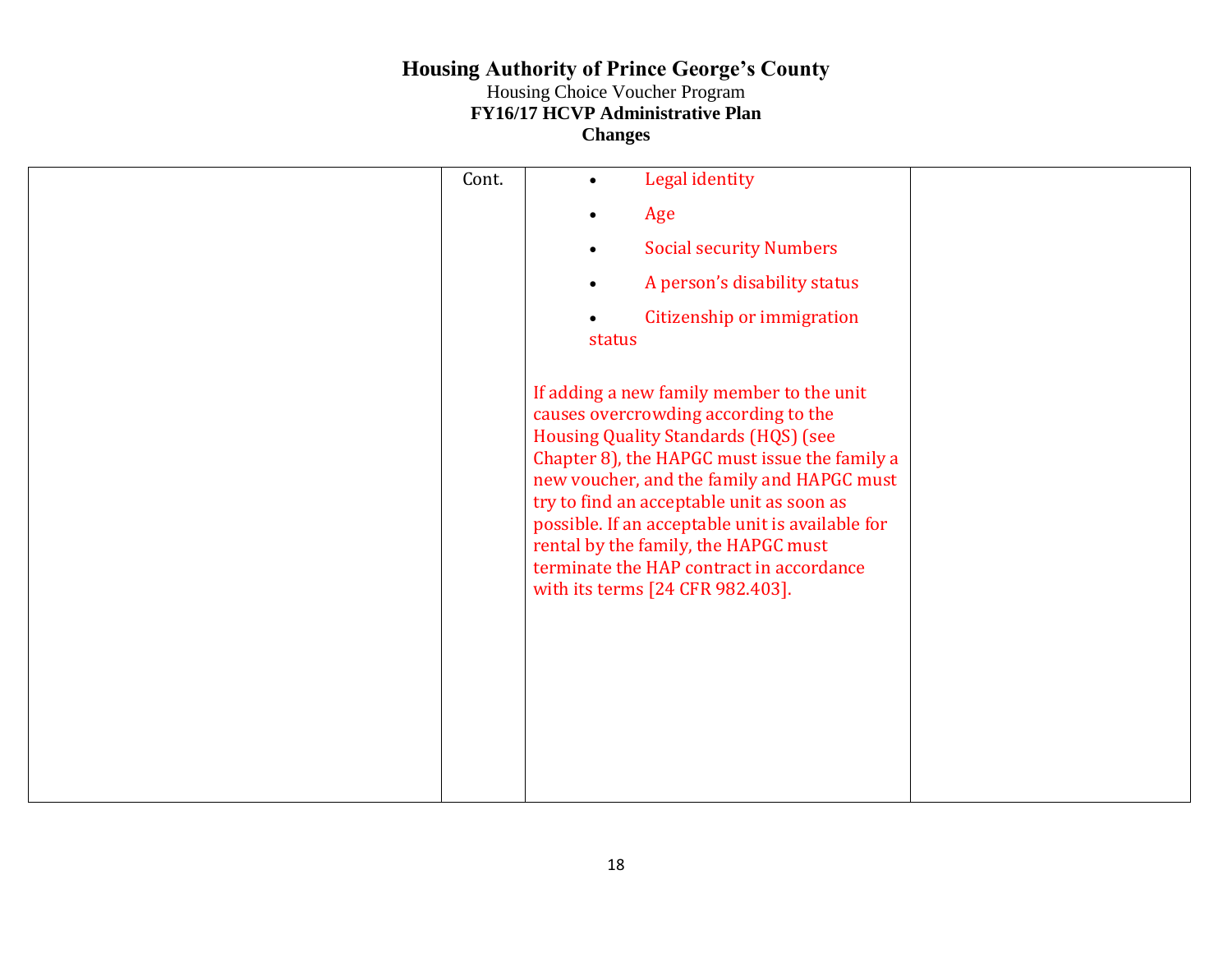| <b>HCVP Admin Plan</b>                                                                                                                                                           | <b>Chapter</b> | <b>HCVP Admin Plan</b>                                                                                                                                                                                                                                                                                               | <b>HCVP Admin Plan</b> |
|----------------------------------------------------------------------------------------------------------------------------------------------------------------------------------|----------------|----------------------------------------------------------------------------------------------------------------------------------------------------------------------------------------------------------------------------------------------------------------------------------------------------------------------|------------------------|
| <b>CURRENT POLICY</b>                                                                                                                                                            | 6              | PROPOSED POLICY                                                                                                                                                                                                                                                                                                      | <b>Comments</b>        |
| Utility Reimbursement [24 CFR 982.514(b)]<br>When the HA subsidy for a family exceeds the<br>rent to owner, the family is due a utility<br>reimbursement.<br><b>HAPGC Policy</b> | $6 - 40$       | Add:<br><b>Utility Reimbursement [24 CFR</b><br>982.514(b)]<br>When the HA subsidy for a family exceeds the                                                                                                                                                                                                          |                        |
| The HAPGC will make utility reimbursements to<br>the family.                                                                                                                     |                | rent to owner, the family is due a utility<br>reimbursement.<br><b>HAPGC Policy</b>                                                                                                                                                                                                                                  |                        |
|                                                                                                                                                                                  |                | The HAPGC will make utility reimbursements<br>to the family.                                                                                                                                                                                                                                                         |                        |
|                                                                                                                                                                                  |                | The HAPGC may make utility reimbursement<br>payments quarterly, rather than monthly, if<br>the total quarterly reimbursement payment<br>due to a family is equal to or less than \$45 per<br>quarter.                                                                                                                |                        |
|                                                                                                                                                                                  |                | The HAPGC will permit a family to request a<br>hardship exemption, in accordance with 24<br>CFR 5.630(b) (2). If a family receives a<br>hardship exemption, then the PHA may either<br>reimburse the family on a monthly basis or it<br>may make <i>prospective</i> payments to the family,<br>on a quarterly basis. |                        |